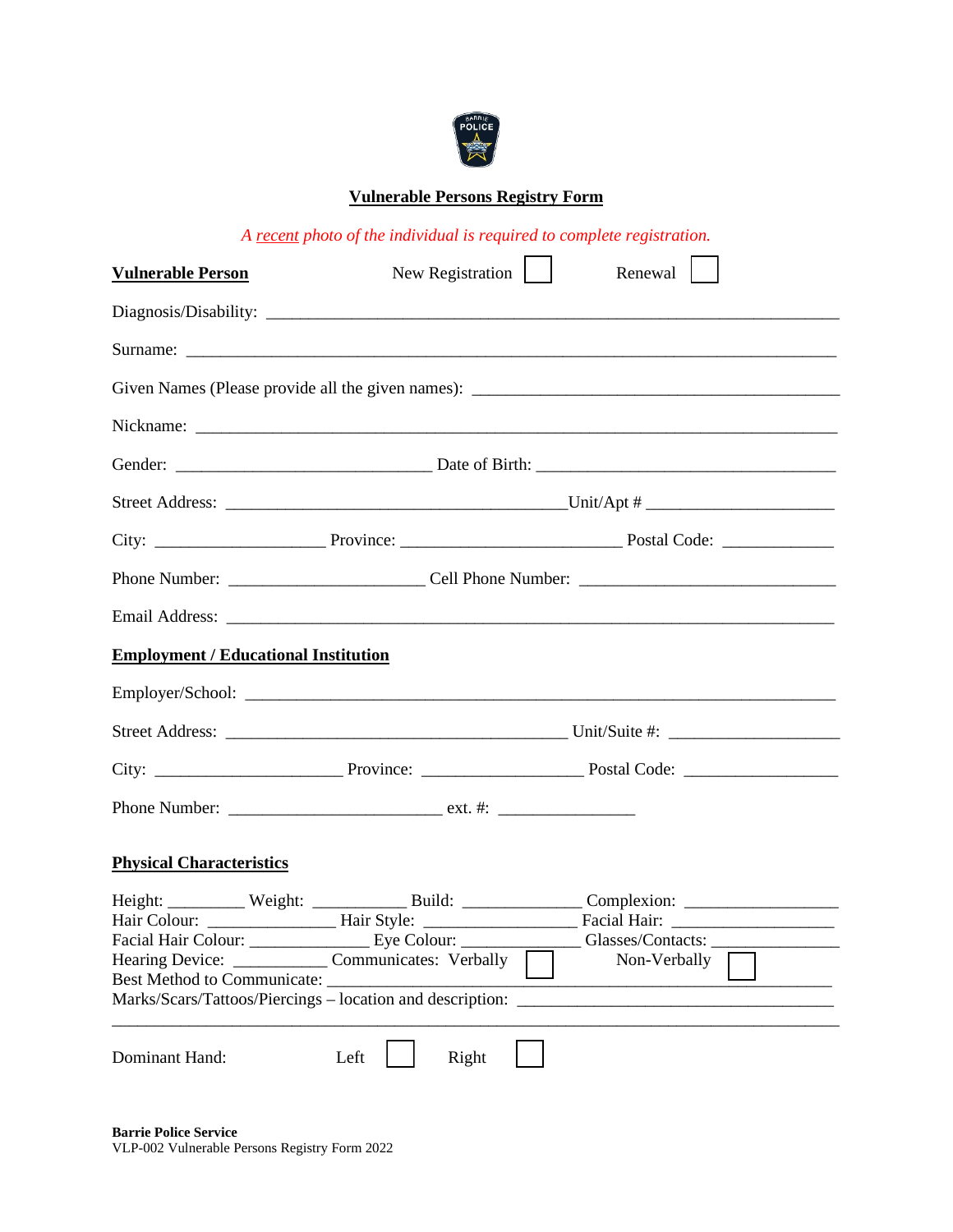Does the individual wear or carry any identification on them? *(Please list)*

Are there any areas where the individual may wander to, including favourite places, parks, shops, friend's/family's houses, and previous addresses? *(Please list)*

\_\_\_\_\_\_\_\_\_\_\_\_\_\_\_\_\_\_\_\_\_\_\_\_\_\_\_\_\_\_\_\_\_\_\_\_\_\_\_\_\_\_\_\_\_\_\_\_\_\_\_\_\_\_\_\_\_\_\_\_\_\_\_\_\_\_\_\_\_\_\_\_\_\_\_\_\_\_\_\_\_\_\_\_\_

\_\_\_\_\_\_\_\_\_\_\_\_\_\_\_\_\_\_\_\_\_\_\_\_\_\_\_\_\_\_\_\_\_\_\_\_\_\_\_\_\_\_\_\_\_\_\_\_\_\_\_\_\_\_\_\_\_\_\_\_\_\_\_\_\_\_\_\_\_\_\_\_\_\_\_\_\_\_\_\_\_\_\_\_\_ \_\_\_\_\_\_\_\_\_\_\_\_\_\_\_\_\_\_\_\_\_\_\_\_\_\_\_\_\_\_\_\_\_\_\_\_\_\_\_\_\_\_\_\_\_\_\_\_\_\_\_\_\_\_\_\_\_\_\_\_\_\_\_\_\_\_\_\_\_\_\_\_\_\_\_\_\_\_\_\_\_\_\_\_\_ \_\_\_\_\_\_\_\_\_\_\_\_\_\_\_\_\_\_\_\_\_\_\_\_\_\_\_\_\_\_\_\_\_\_\_\_\_\_\_\_\_\_\_\_\_\_\_\_\_\_\_\_\_\_\_\_\_\_\_\_\_\_\_\_\_\_\_\_\_\_\_\_\_\_\_\_\_\_\_\_\_\_\_\_\_

\_\_\_\_\_\_\_\_\_\_\_\_\_\_\_\_\_\_\_\_\_\_\_\_\_\_\_\_\_\_\_\_\_\_\_\_\_\_\_\_\_\_\_\_\_\_\_\_\_\_\_\_\_\_\_\_\_\_\_\_\_\_\_\_\_\_\_\_\_\_\_\_\_\_\_\_\_\_\_\_\_\_\_\_\_ \_\_\_\_\_\_\_\_\_\_\_\_\_\_\_\_\_\_\_\_\_\_\_\_\_\_\_\_\_\_\_\_\_\_\_\_\_\_\_\_\_\_\_\_\_\_\_\_\_\_\_\_\_\_\_\_\_\_\_\_\_\_\_\_\_\_\_\_\_\_\_\_\_\_\_\_\_\_\_\_\_\_\_\_\_

\_\_\_\_\_\_\_\_\_\_\_\_\_\_\_\_\_\_\_\_\_\_\_\_\_\_\_\_\_\_\_\_\_\_\_\_\_\_\_\_\_\_\_\_\_\_\_\_\_\_\_\_\_\_\_\_\_\_\_\_\_\_\_\_\_\_\_\_\_\_\_\_\_\_\_\_\_\_\_\_\_\_\_\_\_ \_\_\_\_\_\_\_\_\_\_\_\_\_\_\_\_\_\_\_\_\_\_\_\_\_\_\_\_\_\_\_\_\_\_\_\_\_\_\_\_\_\_\_\_\_\_\_\_\_\_\_\_\_\_\_\_\_\_\_\_\_\_\_\_\_\_\_\_\_\_\_\_\_\_\_\_\_\_\_\_\_\_\_\_\_ \_\_\_\_\_\_\_\_\_\_\_\_\_\_\_\_\_\_\_\_\_\_\_\_\_\_\_\_\_\_\_\_\_\_\_\_\_\_\_\_\_\_\_\_\_\_\_\_\_\_\_\_\_\_\_\_\_\_\_\_\_\_\_\_\_\_\_\_\_\_\_\_\_\_\_\_\_\_\_\_\_\_\_\_\_

\_\_\_\_\_\_\_\_\_\_\_\_\_\_\_\_\_\_\_\_\_\_\_\_\_\_\_\_\_\_\_\_\_\_\_\_\_\_\_\_\_\_\_\_\_\_\_\_\_\_\_\_\_\_\_\_\_\_\_\_\_\_\_\_\_\_\_\_\_\_\_\_\_\_\_\_\_\_\_\_\_\_\_\_\_ \_\_\_\_\_\_\_\_\_\_\_\_\_\_\_\_\_\_\_\_\_\_\_\_\_\_\_\_\_\_\_\_\_\_\_\_\_\_\_\_\_\_\_\_\_\_\_\_\_\_\_\_\_\_\_\_\_\_\_\_\_\_\_\_\_\_\_\_\_\_\_\_\_\_\_\_\_\_\_\_\_\_\_\_\_

\_\_\_\_\_\_\_\_\_\_\_\_\_\_\_\_\_\_\_\_\_\_\_\_\_\_\_\_\_\_\_\_\_\_\_\_\_\_\_\_\_\_\_\_\_\_\_\_\_\_\_\_\_\_\_\_\_\_\_\_\_\_\_\_\_\_\_\_\_\_\_\_\_\_\_\_\_\_\_\_\_\_\_\_\_ \_\_\_\_\_\_\_\_\_\_\_\_\_\_\_\_\_\_\_\_\_\_\_\_\_\_\_\_\_\_\_\_\_\_\_\_\_\_\_\_\_\_\_\_\_\_\_\_\_\_\_\_\_\_\_\_\_\_\_\_\_\_\_\_\_\_\_\_\_\_\_\_\_\_\_\_\_\_\_\_\_\_\_\_\_

Does the individual have a set daily routine? *(walks, visits coffee shops, etc.) (Please list)*

What is the best method to approach this individual? Include de-escalation techniques if required:

Please list any life-threatening medical concerns and medication required:

Please provide any other relevant information:

#### **If the person has access to a car, please provide the following information:**

Make/Model & Year of Vehicle: \_\_\_\_\_\_\_\_\_\_\_\_\_\_\_\_\_\_\_\_\_\_\_\_\_\_\_\_\_\_\_\_\_\_\_\_\_\_\_\_\_\_\_\_\_\_\_\_\_\_\_\_\_\_\_\_\_

Colour of Vehicle: \_\_\_\_\_\_\_\_\_\_\_\_\_\_\_\_\_\_\_\_\_\_\_\_\_ Licence Plate Number: \_\_\_\_\_\_\_\_\_\_\_\_\_\_\_\_\_\_\_\_\_\_\_\_

Registered Owner of the Vehicle: \_\_\_\_\_\_\_\_\_\_\_\_\_\_\_\_\_\_\_\_\_\_\_\_\_\_\_\_\_\_\_\_\_\_\_\_\_\_\_\_\_\_\_\_\_\_\_\_\_\_\_\_\_\_\_\_\_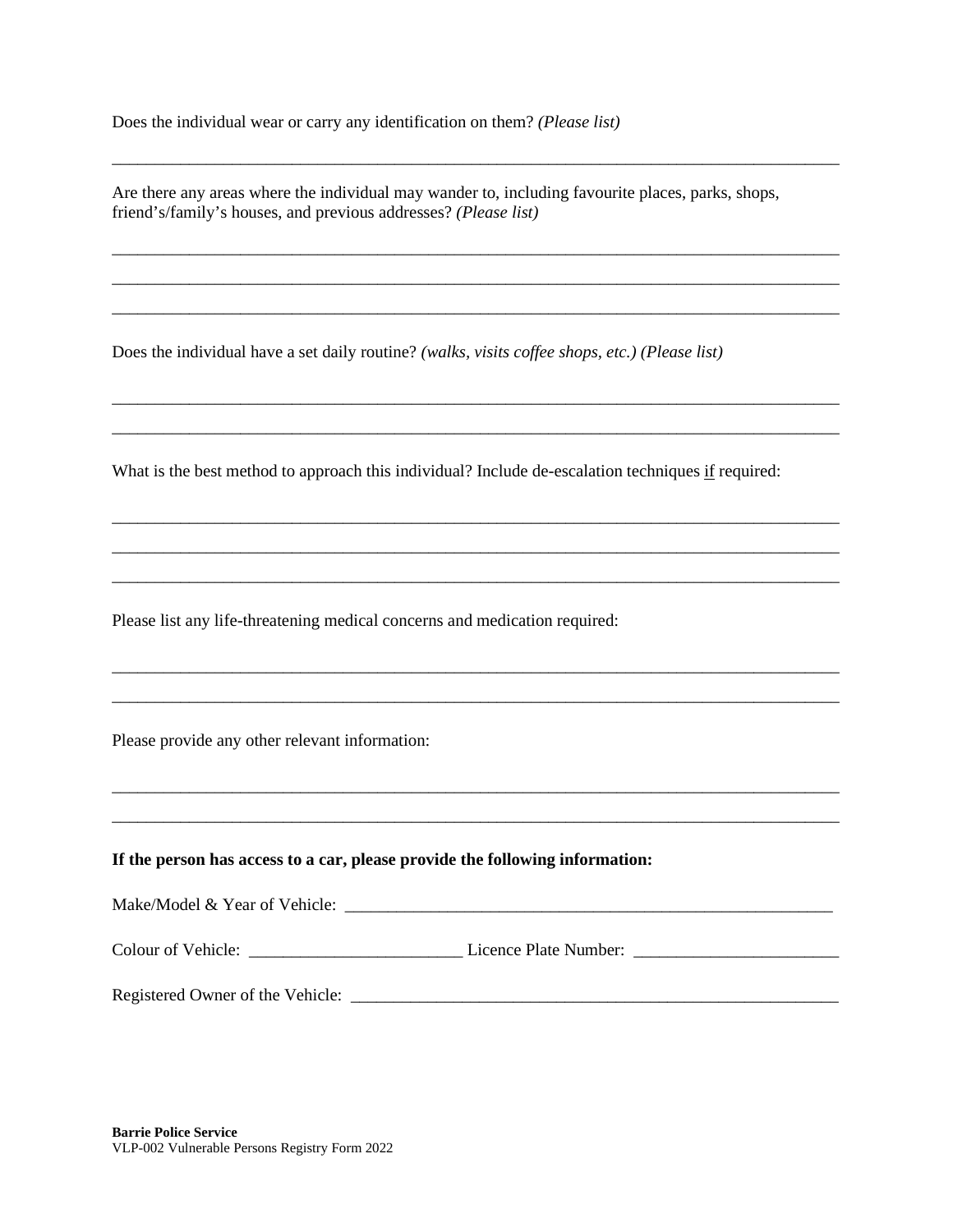### **Family Physician**

| This form must be completed by the Vulnerable Person or their Legal Guardian/Caregiver |                                                                 |  |  |  |  |  |
|----------------------------------------------------------------------------------------|-----------------------------------------------------------------|--|--|--|--|--|
| Registration form completed by: Vulnerable Person   Legal Guardian   Caregiver         |                                                                 |  |  |  |  |  |
|                                                                                        |                                                                 |  |  |  |  |  |
|                                                                                        |                                                                 |  |  |  |  |  |
|                                                                                        |                                                                 |  |  |  |  |  |
|                                                                                        |                                                                 |  |  |  |  |  |
|                                                                                        |                                                                 |  |  |  |  |  |
| <b>Emergency Contact for Registrant (if different from information above):</b>         |                                                                 |  |  |  |  |  |
|                                                                                        |                                                                 |  |  |  |  |  |
|                                                                                        |                                                                 |  |  |  |  |  |
|                                                                                        |                                                                 |  |  |  |  |  |
|                                                                                        |                                                                 |  |  |  |  |  |
|                                                                                        |                                                                 |  |  |  |  |  |
|                                                                                        | <b>Please read the following privacy policy and sign below:</b> |  |  |  |  |  |

## **Vulnerable Person Registry PRIVACY POLICY**

Through this form, Barrie Police Service (BPS) will collect information that can identify you or a family member. Such identifying information may include your name, date of birth, email, address, mailing address and other similar information ("personal data") when it is voluntarily submitted under Sec 29(1)(a) *Municipal Freedom of Information and Protection of Privacy Act (MFIPPA)*.